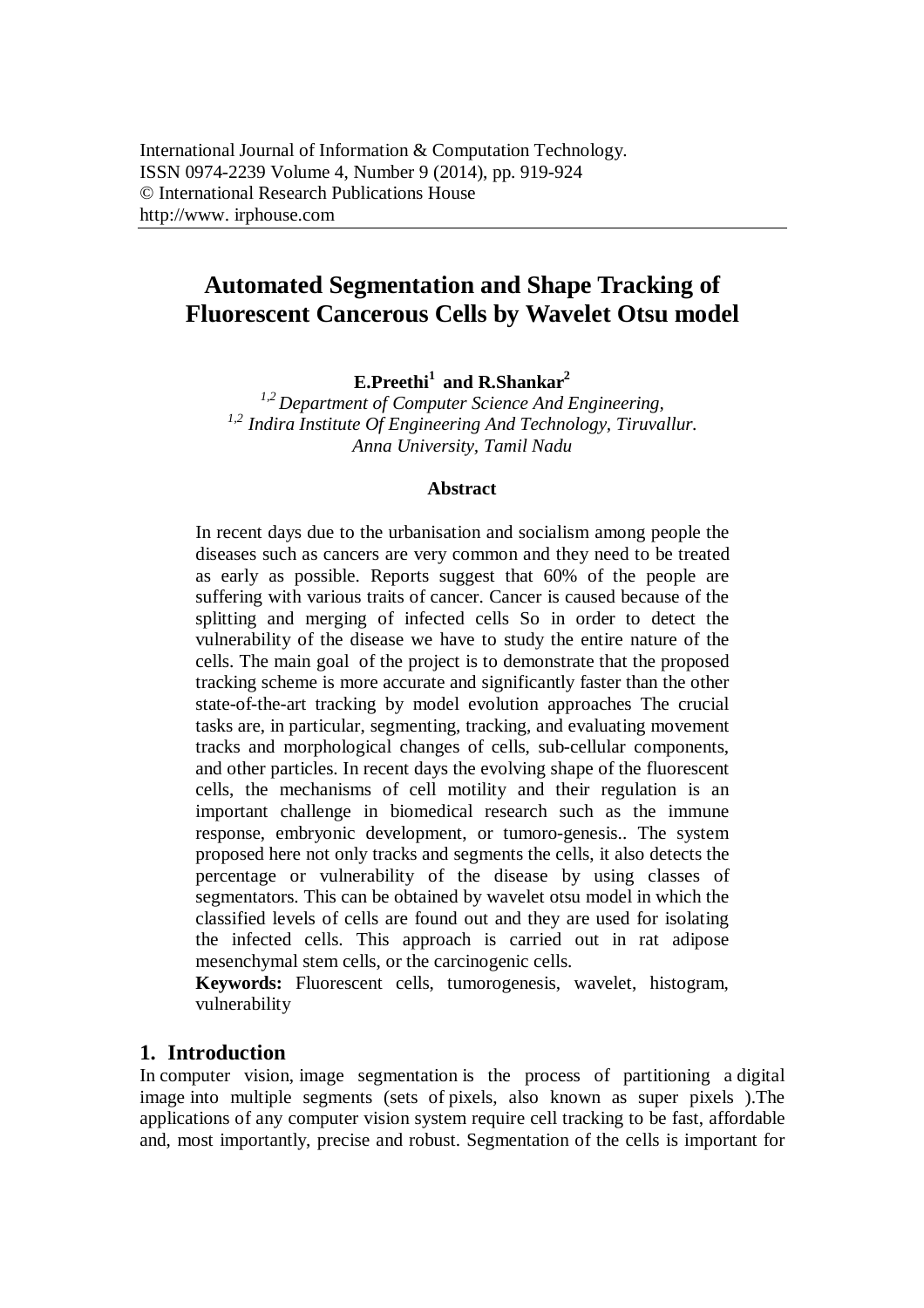allowing different regions of the body to develop differentially for different uses. The process of detecting and tracking biological features such as cancerous cell growth and nuclei is complicated by the fact that they constantly change their shape. Shape changes happen both continuously as the biological features grow and discontinuously as they divide or die. This can be done effectively if they are fluorescent. So fluorescence microscopy technique has to used for segmenting and tracking of cells. The extraction of fluorescence time course data is a major bottleneck in highthroughput live-cell microscopy. An extendible framework is based on the opensource image analysis, which aims in particular at analyzing the expression of fluorescent reporters through cell divisions. The ability to track individual cell lineages is essential for the analysis of gene regulatory factors involved in the control of cell fate and identity decisions.

# **2. Existing Methodologies**

The idea raised for the development of this system for replacing the chanvese model [1] by using morphological operations.. With the invention of fast cell segmenting and shape tracking methodologies and recent increase of computer power and decrease of man power in the field of medical science especially for tumorogenesis, it has become very common to see a cell tacking and segmenting software that will analyse the disease nature in detail with more ease and accuracy.

## *2.1 Chan –Vese model*

The Segmentation And Shape Tracking of Fluorescent cells is initiated by using the Chan-Vese model [1]. The methodologies such as Cell tracking, level set and graph cut Optimisation are used efficiently along with the Chan vese model in which the system is used so as to track the multiple cells simultaneously if the number of frames is also maximum. It is a fast and robust approach to tracking the evolving shape of whole fluorescent cells in time-lapse series. It has 2 steps. First, coherence-enhancing diffusion filtering is applied on each frame to reduce the amount of noise and enhance flow-like structures. Second, the cell boundaries are detected by minimizing the Chan-Vese model in the fast level set-like and graph cut frameworks.the major advantage of this method is Ellapsing of frames is reduced , and also multiple tracking is enabled. There are several limitations that we intend to address in future work to improve the overall performance of the proposed tracking scheme. First, a manual separation of cells clustered in the first frame is required to track each of them correctly over time. This complicates the use of the proposed tracking scheme in experiments with high density of tightly packed cells. Furthermore, coherenceenhancing diffusion filtering takes up to about 85% of the total execution time. Therefore, a different choice of the filtering technique would make the proposed tracking scheme significantly faster and more suitable for high-throughput applications.

### *2.2 Coupled Active Segmentation*

Segmenting and tracking fluorescent cells in dynamic 3-D microscopy with coupled active surfaces a semi automatic segmentation and tracking method designed to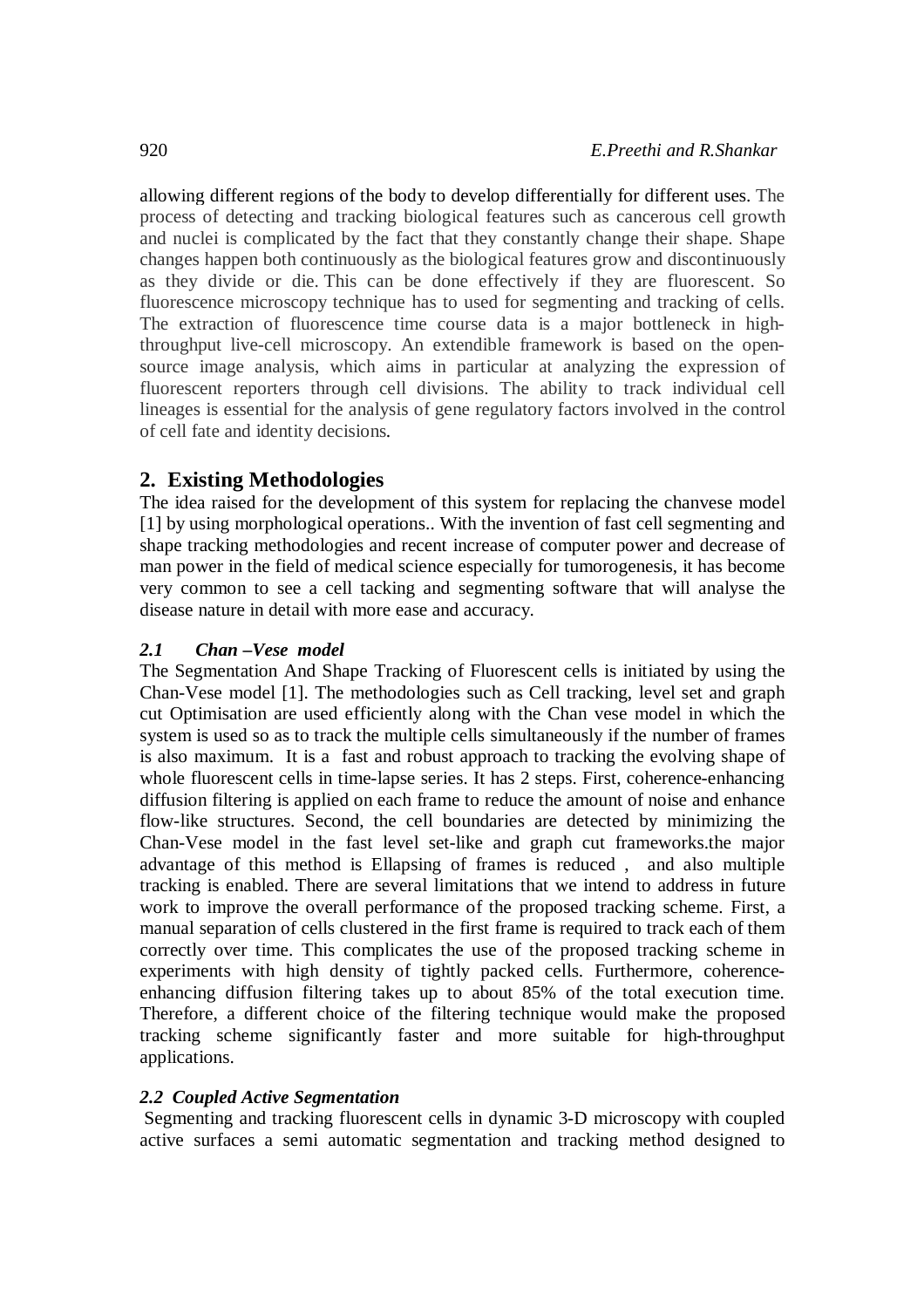enable quantitative analyses of cellular shape and motion from dynamic threedimensional microscopy data. The method uses multiple active surfaces with or without edges, coupled by a penalty for overlaps, and a volume conservation constraint that improves outlining of cell/cell boundaries. Cell migrations and deformations play essential roles in biological processes, such as parasite invasion, immune response, embryonic development, and cancer.. Its main advantages are robustness to low signal-to-noise ratios and the ability to handle multiple cells that may touch, divide, enter, or leave the observation volume.

## **3. Proposed Scheme**

The proposed system which uses a morphological technique is applied on the fluorescent cells so as to get a clear cut segmented image. The main advantage of the system is it is fully automatic. The frames that are extracted from the video should undergo various preliminary screening techniques. This system eliminates the existing traditional methodologies on segmenting whereas it utilizes some of the techniques used for segmenting traditionally. In this system the cells are segmented and shape tracked based on morphological operations. The morphological operations include the morphological mathematical functions. For this the wavelet otsu paradigm is used in where the image or frame is filtered , segmented and finally they are made to undergo so many stages such as the classes whereas in every classes they should be transformed by means of iterative scannings. . Otsu suggested minimizing the weighted sum of within-class variances of the foreground and background pixels to establish an optimum threshold. The Otsu method gives satisfactory results when the numbers of pixels in each class are close to each other. The Otsu method still remains one of the most referenced thresholding methods. This methodology makes use of Thresholding in cells which is entirely new in the domain of medical imaging whereas the cells are fragmented only by means of frequencies and not on threshholding criterians. The class means which will be detected is also used for finding effective splitting and spreading stage of infected and uninfected cells.

## **4. Experimental Analysis**

An object can be easily detected in an image if the object has sufficient contrast from the background. We use edge detection and basic morphology tools to detect a prostate cancer cell. Fluorescent microscopy allows the direct visualization of molecules at the subcellular level, in both live and fixed cells. Molecules of interest are marked with either green fluorescent protein (GFP), another fluorescen tprotein, or a fluorescently- labeled antibody. The shape tracking methods can be decomposed in two tracking types the line tracking and the junction tracking. Next the tracking process depends of used tracking elements. These ones are of two types : pixel element and surface element. The experiment is carried out by these methods.. The video that got splitted into frames are allowed to pass through various stages by taking the frames.

### *4.1 Preprocessing*

The Preprocessisng of the images or frames obtained by the video are performed with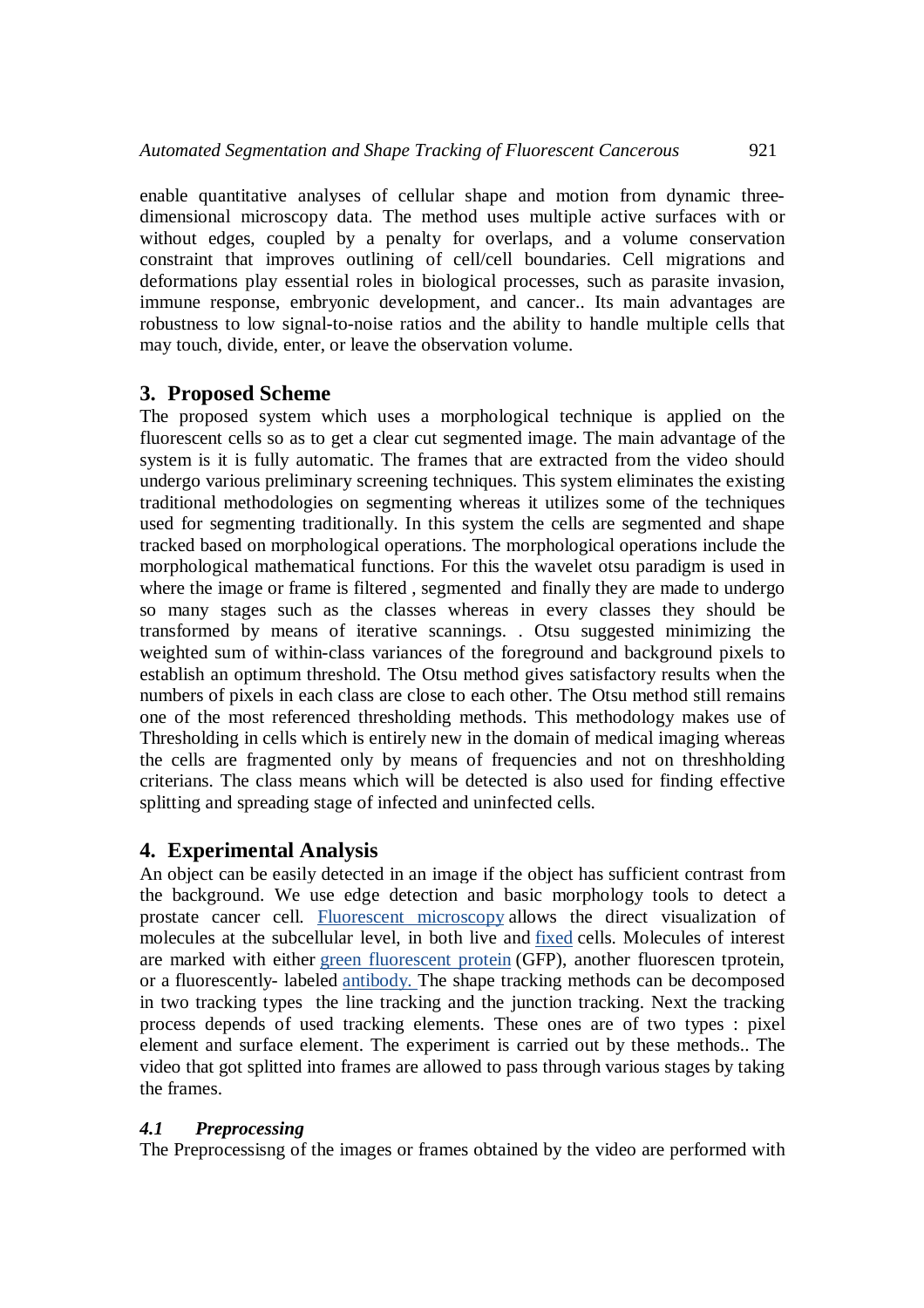the AHE algorithm. Adaptive histogram equalization (AHE) is a computer image processing technique used to improve contrast in images. It differs from ordinary histogram equalization in the respect that the adaptive method computes several histograms, each corresponding to a distinct section of the image, and uses them to redistribute the lightness values of the image. .

## *4.2 Anisotropic diffusion filtering*

Anisotropic diffusion resembles the process generates a parameterized family of successively more and more blurred images based on a diffusion process. Each of the resulting images in this family are given as a convolution where the width of the filter increases with the parameter.As a consequence, anisotropic diffusion is nonlinear and space-variant transformation of the original image which mainly focusses on removing noise. This diffusion process is a linear and space-invariant transformation of the original image. Anisotropic diffusion is a generalization of this diffusion process: it produces a family of parameterized images, but each resulting image is a combination between the original image and a filter that depends on the local content of the original image.

## *4.3 K- Means Clustering*

Image after running  $k$ -means with  $k = 16$ . Note that a common technique to improve performance for large mages is to downsample the image, compute the clusters, and then reassign the values to the larger image if necessary. The K-means algorithm is an iterative technique that is used to partition an image into *K* clusters. The basic algorithm is:Pick *K* cluster centers, either randomly or based on some heuristic Assign each pixel in the image to the cluster that minimizes the distance between the pixel and the cluster centerRe-compute the cluster centers by averaging all of the pixels in the cluster.Repeat steps 2 and 3 until convergence is attained (i.e. no pixels change clusters)

# *4.4 Morphological Analysis*

Morphological analysis is important to study the cellular organization and the physiological state of the cells, and thus it can be commonly used as a qualitative and quantitative measure of various biological assays. Analysis of cell morphology remains increasingly important, as the image analysis aids in the detailed examination of microscopic cells; study of cell behavior, and also provides quantitative measure of its curvature, area, perimeter, eccentricity and additional metrics of nuclear morphology for large populations of cells. Analysis of the cells based on their morphological differences is applied to study the differentiation of stem cells, cancer cells, and in hematology. A wide variety of image analysis software packages have been developed that helps to convert to the microscopic images into more relatively quantitative measurements. In order to control the growth of the infectious cancerous cells during , a fully-automated sampling and analysing system has been developed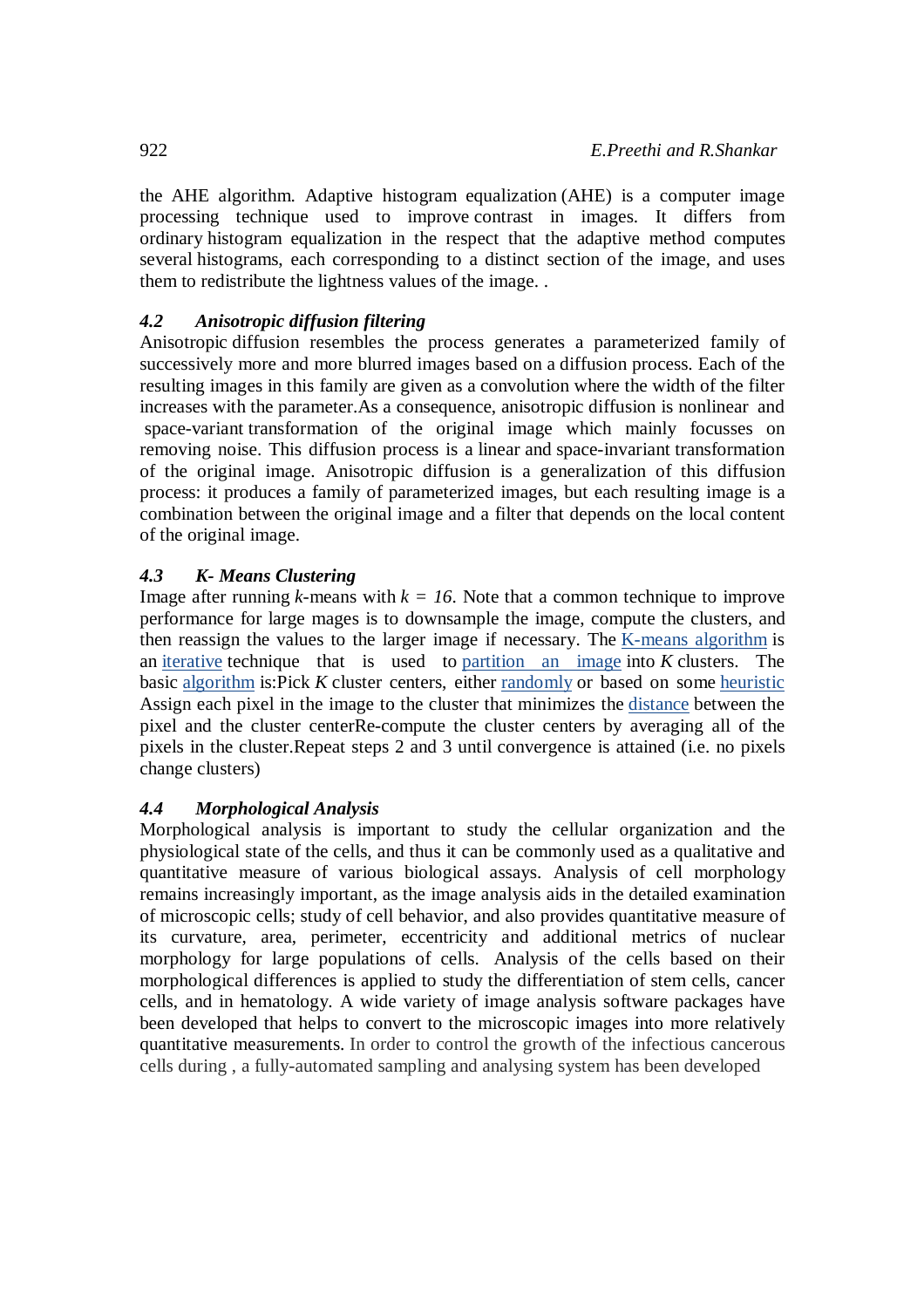

Figure 1: Input image when segmented through various phases of our project



**Figure 2:** Initial and current frames



**Figure 3:** Overlapped frames with segmented regions showing variations